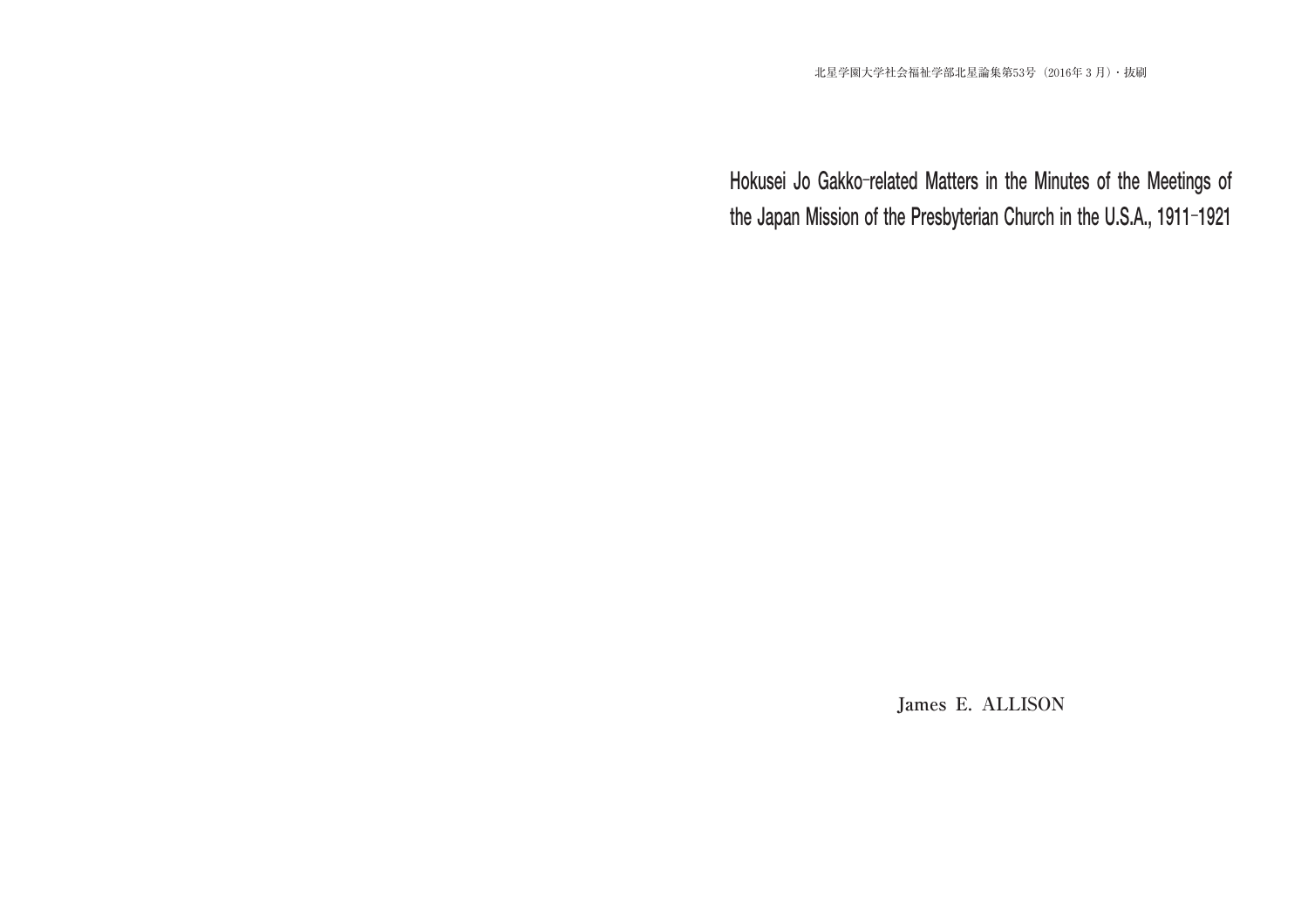James E. ALLISON

# **Contents:**

# **[Abstract]**

Ⅰ.Abstract

- Ⅱ.Introduction
- Ⅲ.Historical Background
- Ⅳ.Overview of Contents
- Ⅴ.Analysis and Discussion of Contents
- Ⅵ.Conclusion
- **W.** References
- Ⅷ.Notes
- Ⅸ.Tables 1-3

As Sarah C. Smith was passing leadership at Hokusei Jo Gakko to younger colleagues and approaching retirement as a missionary, the sponsoring organization of Hokusei Gakuen's founder held regular business meetings at which matters pertinent to the school were decided. The minutes of the Annual Meeting of the Japan Mission of the Board of Foreign Missions of the Presbyterian Church in the United States of America reveal the Mission's priorities, processes, programs, and personalities, which significantly influenced Hokusei's development. This article presents (a) an overview of how these records reflect their organizational context, (b) year–by–year summaries of their contents, and  $(c)$  analysis and discussion of them. The years covered in this examination are 1911 through 1921.

## **Introduction**

An article in the 2014 edition of this publication covered the 1887 through 1910 portion of the minutes of the Annual Meeting of the Japan Mission of the Board of Foreign Missions (BFM) of the Presbyterian Church in the United States of America (PCUSA) which relate to Hokusei Jo Gakko (North Star Girls' School, 北星女学校). The following is a continuation covering 1911 to 1921-It draws together from the several dozen pages of each year's proceedings only the portions which deal directly with the life and work of Hokusei Jo Gakko-The full-length versions are available in book form, for example at the Presbyterian Historical Society in Philadelphia, Pennsylvania, U-S-A. (*Minutes of Annual Meeting*,*Japan Mission*).

Like the accounts of previous years' meetings, these records shed light on the inner workings of the organization which gave birth to Hokusei Jo Gakko and thus today's Hokusei Gakuen system of schools- They make clearer the place Hokusei held within Hokkaido Station, the Japan Mission, the Board of Foreign Missions,the PCUSA as a whole, Protestant Christianity, and the wider world. While they do not yield much

Key words:Board of Foreign Missions,Japan Mission of the Presbyterian Church in the United States of America, Hokusei Gakuen, Sarah C.Smith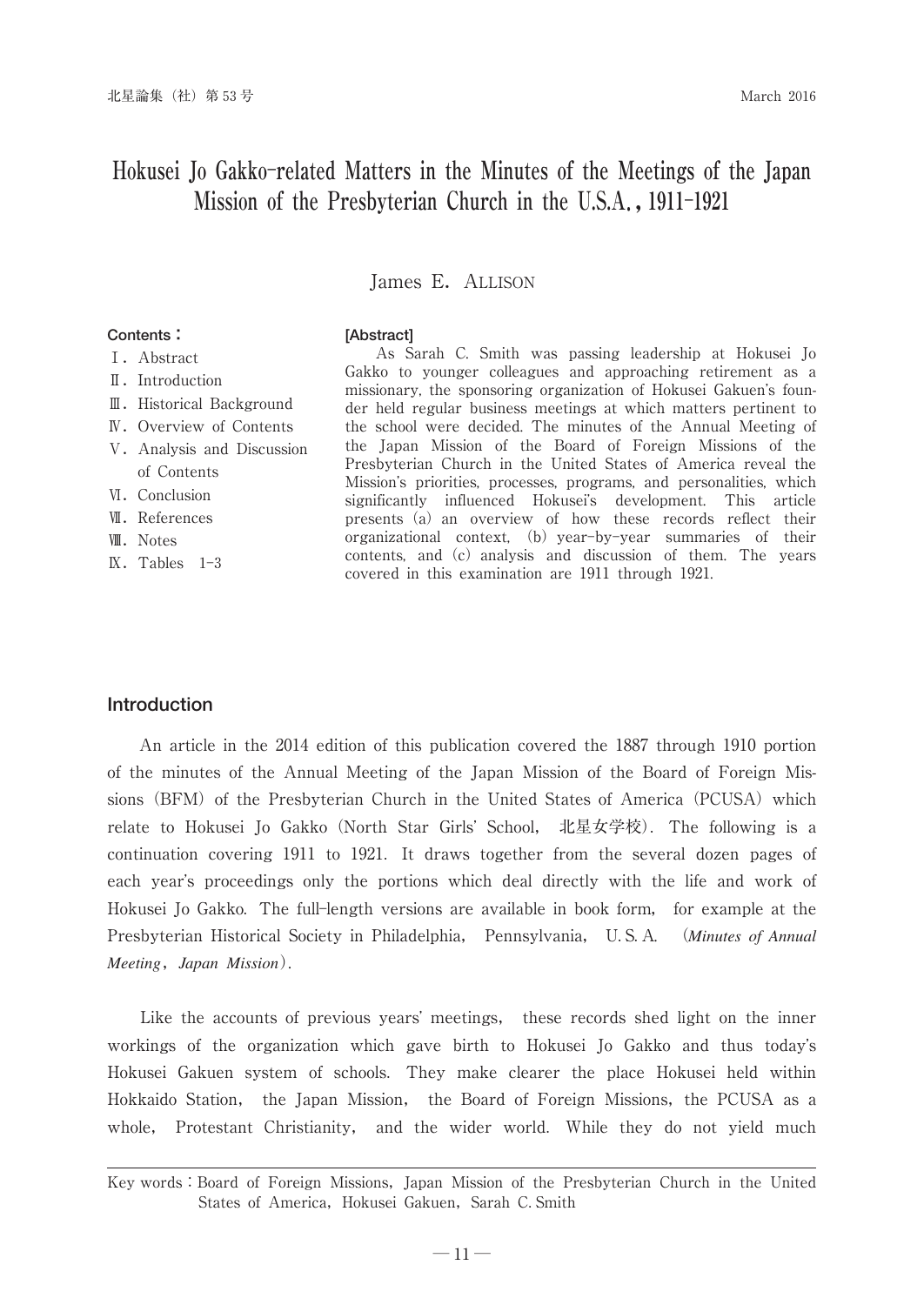insight into activities strictly within Hokusei itself or its links with other significant organizations such as the Association of Christian Schools in Japan(キリスト教学校教育同 盟) and the Church of Christ in Japan (日本基督教会), by describing the twists and turns in the deliberations of the Mission, they do make possible a deeper comprehension of numerous decisions which shaped and directed the process of Hokusei Jo Gakko's continued formation. The reader may refer to the 2014 edition of this article for more information on the school's establishment, earliest years, and the Mission minutes in general. Likewise, an article is planned for the coming year's edition to cover 1922 to 1931. The following is a contribution toward a fuller understanding of Hokusei's past. These records tell the story of its development into a more fully grounded institution with deeper roots and a sustainable future.

## **Historical Background**

To understand the organizational context in which the Annual Mission Meeting was held, an overview of the Japan Mission work as a whole is necessary. During the entire span of years Sarah Smith was in Sapporo  $(1887-1931)$ , the number of active members in the Japan Mission ranged from  $16$  (in  $1881$ ) to  $82$  (in  $1923$ ). Of these, a high of  $69$  (in 1919) and a low of 17 (in 1932) attended Mission Meeting. The mission work at Hokusei Jo Gakko by 1911 was organized as part of Hokkaido Station rather than the Tokyo Station, to which it belonged previously. In all, there were 13 Stations in the Japan Mission (11 from inside today's Japan and 1 each from Manchuria and Korea, with the numbers varying slightly from time to time). Also, whereas there had been an East Japan Mission and a West Japan Mission from 1890 to 1910, during 1911 to 1931, there was a single Japan Mission.

About half the Mission's work was in education, with the other half primarily focused on church activities  $(1926, pp. 76-77)$ . As of 1928, there were 1,800 students enrolled in Mission-affiliated schools,21% of these professing Christians- Of 72 full-time Japanese teachers,  $72\%$  were Christians  $(p. 37)$ . In fact, at the kindergarten level, as of 1930 all instructors in all schools were Christians  $(p. 42)$ . Qualified teachers were not so difficult to find as in the past, so the main challenge was providing their salaries. Japanese principals were reported as raising interest among elementary schools (1928, p. 37). Hokusei's enrollment stood at  $308$  students in  $1928$  (pp. 40–41). By 1931 over 1,900 were attending the five Mission-affiliated girls' schools, with approximately 276 per year being graduated  $(p. 35)$ .

As the years Sarah Smith was in Sapporo were nearing their end in 1929, the Mission saw the schools affiliated with it as on the whole in a prosperous condition, despite problems. A common issue was that they had outgrown the current facilities. Typically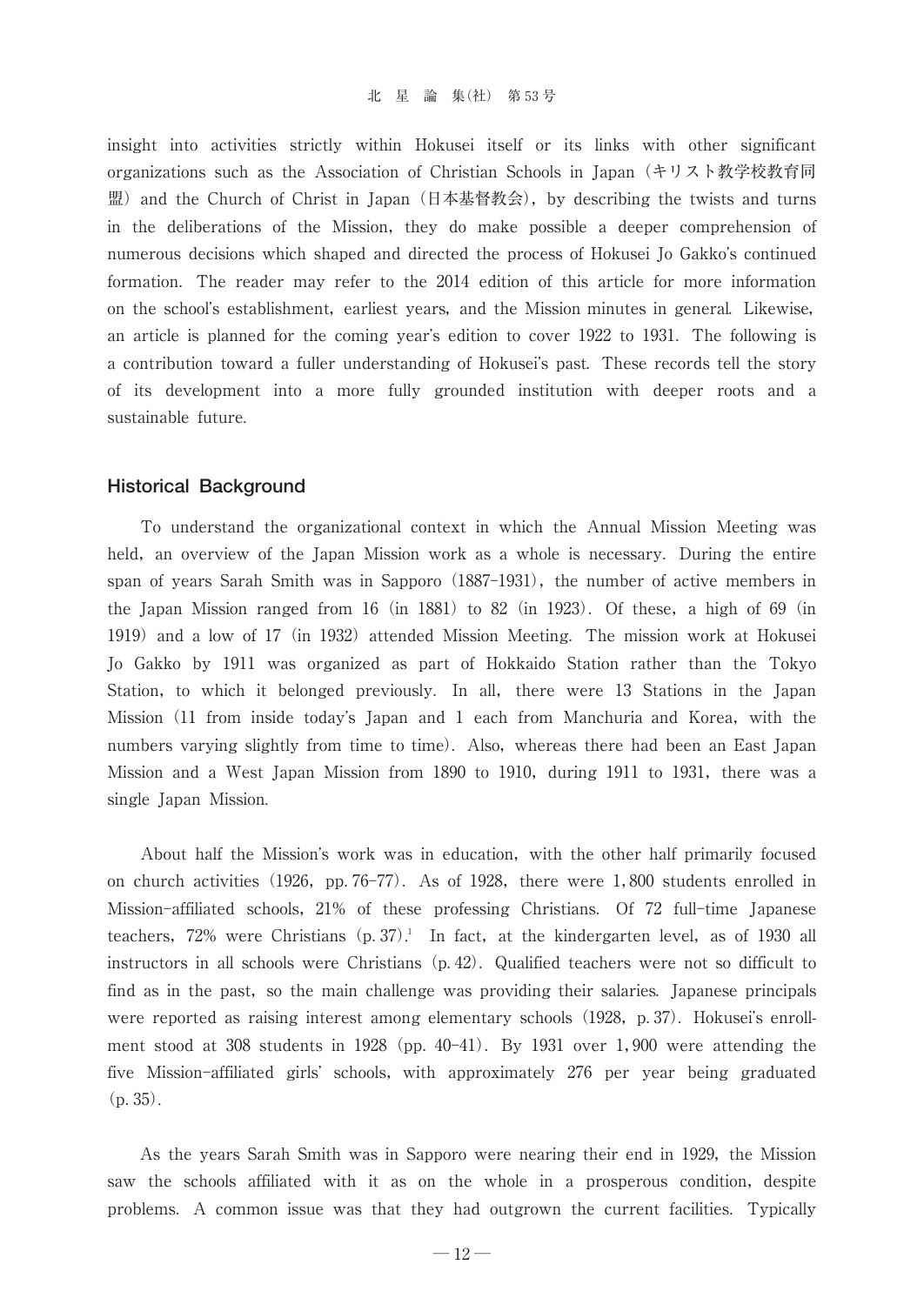progress toward self-support was being made, but assistance from the U.S. was still widely considered necessary(p-51)- Music and English were broadly seen as areas of particular strength at the Mission-supported girls' schools.<sup>2</sup> They typically faced much more competition than in earlier years, struggling to keep up with government standards, especially regarding facilities  $(p. 52)$ . Yet rather than deemphasizing its Christian identity to appear more attractive, the Mission renewed its commitment to leading pupils to faith in Christ and membership in the church  $(1929, p.91)$ . As of 1930, the organization was reporting, "The religious programs of the several schools vary in details only, all have daily chapel services and Bible study as a part of their regular curricula"  $(p. 42)$ . There was active discussion in these years of the possibility of forming churches in girls' schools  $(1929, p. 92)$ .

Work by the Church of Christ in Japan included a total membership of about 43,000 in 1926, compared to about  $33,000$  in 1918 (1926, p.80). As for church work being performed by the Japan Mission, the total number of communicants (roughly equivalent to membership) was at about 3,800, and 53 of these were students who had joined the church from Mission-affiliated schools in the past year  $(1928,$  statistics following p. 80). There were 181 baptisms in the year before the 1930 Mission Meeting (p. 42).

Such was the work of the Japan Mission itself. However, it operated only in coordination with other organizations inside its own denomination (especially the BFM, under which it was placed in the PCUSA organizational structure), with its partner Japanese churches, and with other bodies of missionaries and educators. The Mission's generally cooperative relationships with these various groups were, however, not always free from disagreements, stresses, and strains.

For instance, from time to time there was a somewhat heated debate between the Board and individual Missions as to which part of the larger organization had what type authority and how much of it. The Board apparently tended to want fuller control, while the Japan Mission thought it deserved wide latitude in managing affairs in Japan(1921, pp. 18–19). This tension impacted Hokusei-related decisions in practical ways, such as the amount of time, effort, and skill required on the part of Mission members to convince the Board to take action on their behalf- There were frequently differing opinions and priorities in areas such as funding and staffing-Many initiatives from within the Mission never made it from the local level upward through the process of proposal, adoption, and implementation.

The Japan Mission's Annual Meeting was held from 1911 to 1932 usually in Karuizawa, though the group met in Gotemba for five of those years during the 1920s and 1930. It ran for a few days, the length varying somewhat year to year. Missionaries gathered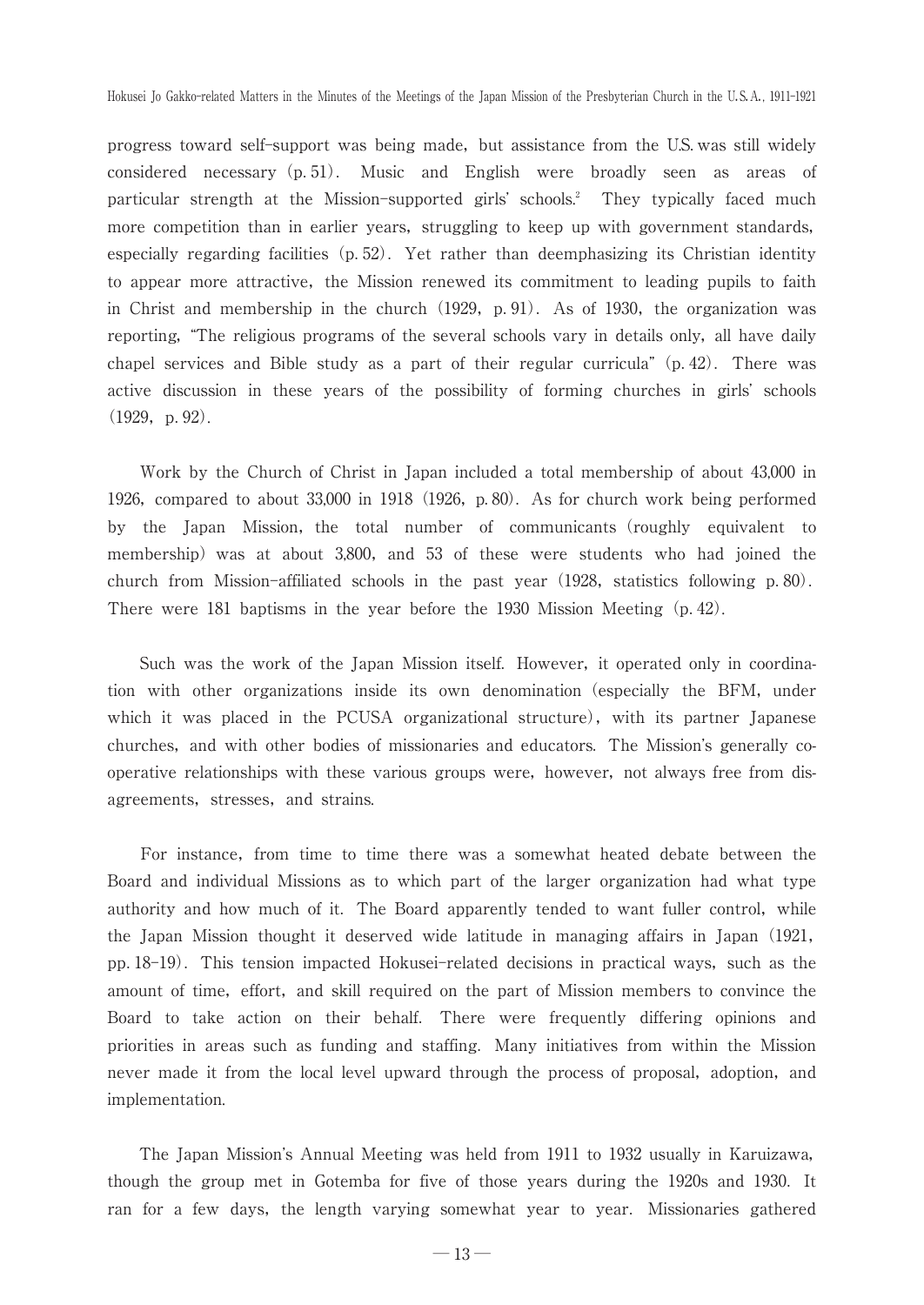during mid- to late July most years, late August in others, though the Meeting was held in May when in Gotemba-With educators comprising such a large percentage of its members, the Mission in 1928 agreed to hold its Annual Meeting every other year during the typical summer vacation months in the future, in order to reduce the strain on teachers leaving their work during the school term  $(p. 77)$ .

# **Overview of Contents**

Whereas the minutes of Mission Meetings from 1887 through 1910 tended to be only a few or several pages, totaling roughly 100, in following years the length grew steadily. Numbers of pages increased from 48 in 1911 to over 100 by the end of the decade-Following the reorganization of the BFM, from 1922 to the mid-1920s, the length was reduced to under 100, only to grow again to over 100 up through 1932, with a high of 153 pages in 1929-That brings the average to approximately 89 pages-The total for 1911-1932 comes to nearly 2,000 and the entire time Sarah Smith was in Sapporo to roughly 2,100.

As noted in the past year's edition of this article, although the order and proportionate length of the constituent parts varied considerably from year to year, the basic types of information recorded in the minutes remained consistent. In the 1911-1932 timespan, they included (a) preliminary items (a title page $[s]$ , prayer calendar, Mission calendar, report on devotional services),(b)a list of members present,(c)a list of guests and/or corresponding members, (d) announcements of activities and business conducted since the last Annual Mission Meeting, (e) the Treasurer's report, (f) reports from the various Stations, (g) reports of Standing Committees (Executive, Auditing, Property, Education, Publications, Language, Location, Statistics, Relief of Japanese Mission Workers, Outlook, etc. J, (h) reports of Special Committees (Kennedy Bequest, Cooperation, Five-Year Program, Boards of Directors/Trustees of various schools [Meiji Gakuin, et al.], Girls' Schools, Delegates to the Conference of Federated Missions, Reinforcements, and others functioning for various lengths of time), (i) business items presently requiring Mission decisions, (j) a list of officers and committee members, and  $(k)$  appendices (including replies from the BFM to Mission requests and [beginning 1918] statistics sheets).

Below appears a summary of each year's business related to Hokusei Jo Gakko. However, in the interest of space and convenience, it will be useful to note several matters generally at this point rather than in individual years' reports. One is the nomination of Principal for each school. In Hokusei's case, the Mission recommended the appointment of Miss Smith from 1911 through 1914. It nominated Alice M. Monk in 1915, as Smith retired from the position, naming Smith Principal Emeritus (Meiyo Kocho, p. 27). After that year, only Monk's name was listed as head of the school through 1932. The lone exceptions were 1920 and 1921, when Miss Evans and Miss Davidson, respectively, were named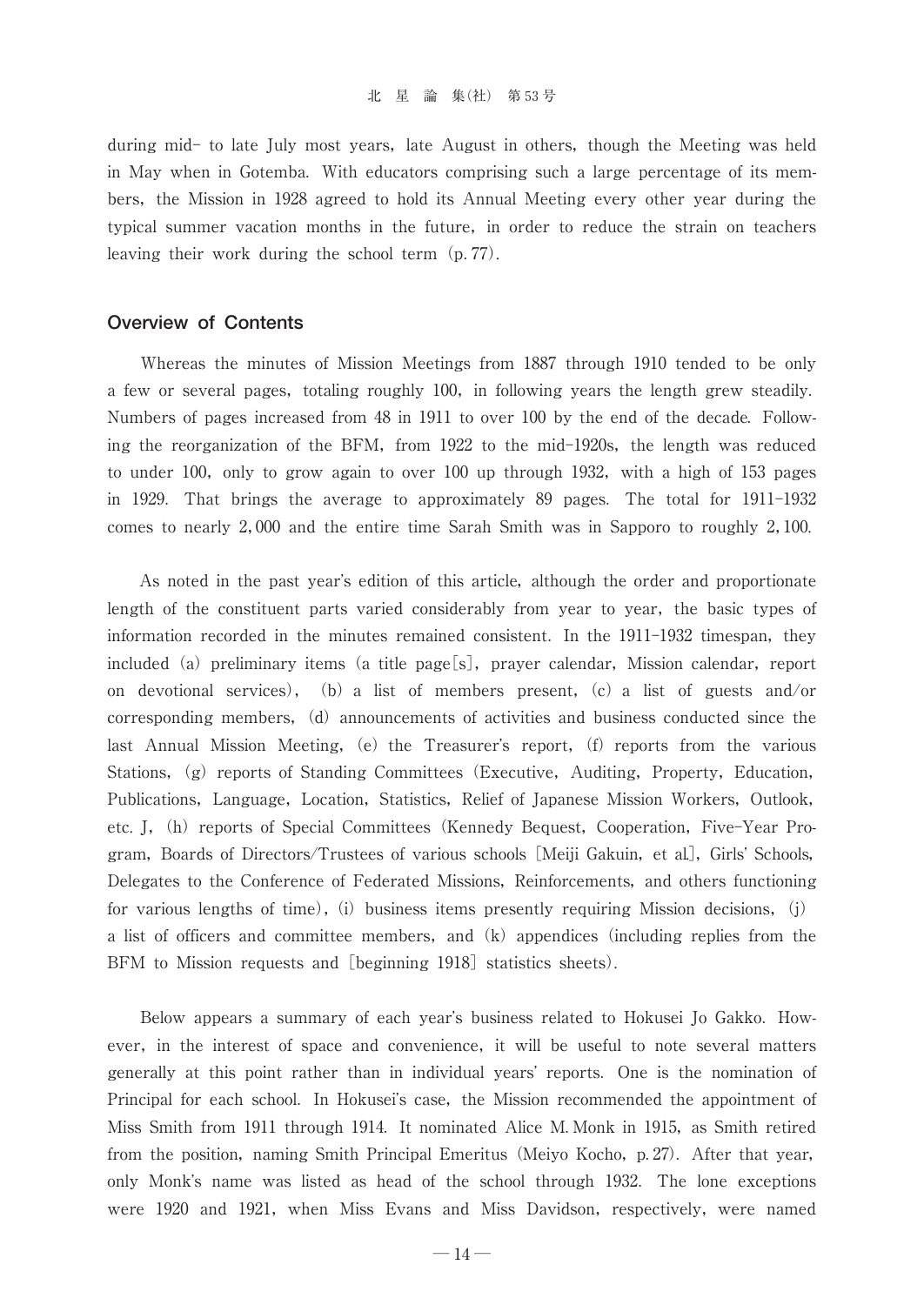Acting Principal during Miss Monk's furlough. In addition, Tables 1 through 3 include overviews of work done as officers and committee members by those who served at Hokusei Jo Gakko.

In overseeing the operation of several girls' schools with similar purposes and goals, the Mission often found it helpful to have both missionaries who served for long periods of time at the same school and those who could be transferred from location to location as circumstances dictated. As a result, in addition to specific requests to the Board to commission a missionary with certain qualifications for a certain position, the Mission would frequently ask the BFM to appoint workers who would form a pool from which schools could draw when necessary-The numbers of reinforcements requested often far surpassed the number actually sent.

Apart from the many reports and business matters, Mission Meeting included learningoriented conferences held on various topics, which also appear in the minutes. One, for example, focused on opportunities for Christian evangelism in girls' schools. The discussion section of the event was led by Hokusei's Frances Davidson (1924, p. 3).

Beyond these recurring topics of discussion at Mission Meeting, some relatively minor items appear which are omitted from the summaries below. They include (a) updates on the progress of each new missionary's language studies, (b) the various assignments given to missionaries in their work before and after serving at Hokusei, (c) specific amounts of budget allocated to particular programs and activities, (d) the mechanics of the decision-making process (adopting proposals from various committees, etc.), and (e) progress made on accomplishing the goals of five-year planning programs.

**1911**. The Mission resolves to establish Hokkaido Station (p. 38). It is now on the same footing as other stations. This format of organization guarantees that Hokkaido missionaries and their work will have greater representation in the Mission's planning processes, for instance a member in the Education Committee.

Miss Elizabeth M. Evans is to be located in Sapporo (p. 23). The Mission agrees to request that Miss Monk be allowed to go on furlough after June 30, 1912 (p. 41). Seeking to address the difficulties in maintaining adequate staffing, the missionaries designate Drs. Fulton and Imbrie to lay before the Board the urgent need for more woman missionaries for Mission-supported schools (p. 12).

The Mission has requested the Board to provide money for continued education of certain graduates of girls' schools. The particular aim is to train each as a teacher, who could then serve her alma mater. The request is not granted as such, but a 12% increase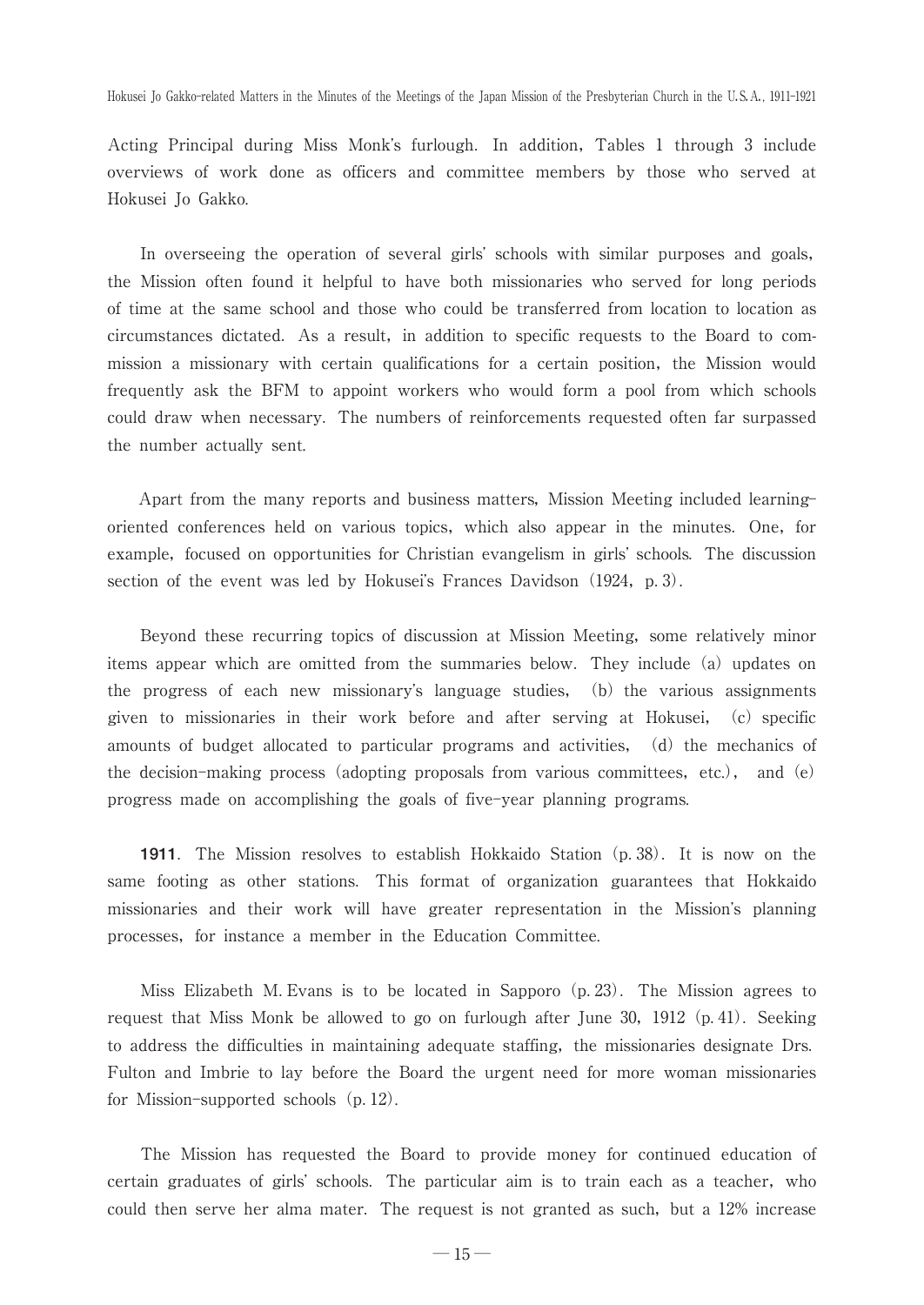in general appropriations is provided, which will allow schools to make the choice on prioritizing funding so that it can be allotted to this teacher training if and in the amount the school chooses  $(p. 45)$ .

The Mission resolves that in providing a home for the Johnson family, the old missionary residence will not be assigned to this purpose but given to be used by Hokusei- Mr. Johnson will begin the building of a new house. The group also approves Hokusei's request to proceed in upgrading its sewing and music rooms, along with the entrance (p. 7)-The funds will come partly from within the school(boarding revenues)and partly from outside (Mission appropriations from the coming year). Likewise, the Board gives its permission for Hokusei to spend money to complete a land purchase and pay a particular teacher's salary  $(pp. 46-47)$ .

This year the Mission discusses Hokusei Jo Gakko's so-far-unsuccessful attempts to gain government recognition, or accreditation. The Mission decides that it is in the best interests of its educational work for the school to pursue this goal further, including the difficult challenge of obtaining more teachers with certification. While expressing this concern for the academic quality of its work, the organization also feels the need to re-emphasize its position that the schools under its care are to be kept thoroughly Christian, "with the Bible a textbook in the curriculum, and ideally all the teachers earnest Christian men or women"  $(p. 19)$ .

**1912**. Hokkaido Station's plan to task Miss Evans with English teaching at Hokusei Jo Gakko has been approved since last Mission Meeting-Her course load is not to exceed 10 teaching periods  $(30 \text{ minutes each})$  per week $(p, 7)$ . She has had only six months for Japanese language study, and no money has yet been allotted for her to pay a Japanese language teacher. She has taken the exam nonetheless (pp. 12-13). The Language Committee recommends that she and other missionaries in similar situations continue the language acquisition and testing process (p. 28).

Hokkaido Station receives authorization to employ a Mrs-Cleland for English teaching at Hokusei during the illness of Miss Smith (p. 13). Miss Carrie H. McCrory, a new missionary, is requested to teach at Hokusei during Miss Monk's furlough. Her teaching load, like Miss Evans', is limited to two 30-minute periods daily, which provides an opportunity to focus on Japanese language studies  $(pp. 28-29)$ . Miss Mary B. Sherman, who has served at Hokusei (1903–1904), is assigned to Matsuyama, provided that her health allows her to work there  $(pp. 6-7)$ .

A recommendation is adopted to send Miss Kunii of Hokusei to study in the U.S-Her purpose is preparing for a career in teaching in a mission school context(p-25).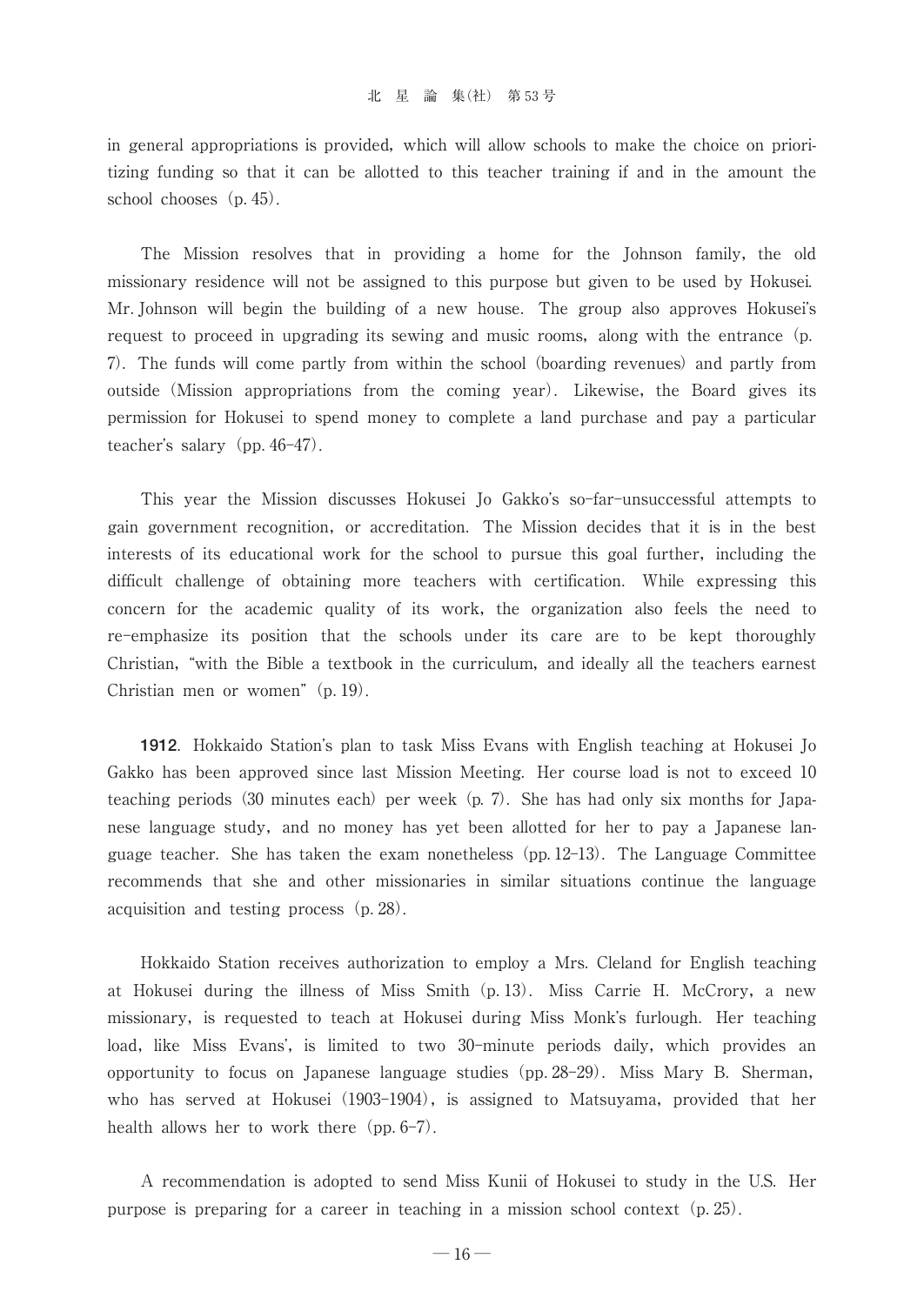A request has been made for funds for a building on the Hokusei campus-The appeal is to be presented to the Board on its Supplemental rather than Immediate list  $(p, 11)$ . The Mission has approved the plans, specifications, and estimate of costs for construction of a ladies' residence  $(p, 22)$ . The rising cost of living (particularly the price of rice) is putting considerable financial pressure on virtually all the Mission-affiliated schools for girls  $(pp. 23-24)$ . The request is made to the Board to increase salaries to \$1,500 for married couples and  $$750$  yearly for single ladies (p. 47).

**1913**-Miss Evans is to be loaned for one year to Kanazawa Station to teach music classes in the girls' school there. Request is made by the Mission for the appointing of one mission family and one single woman for Hokkaido (p. 43).

**1914**-The Mission agrees to the request from Hokkaido Station that Miss Evans be returned to Sapporo. Also, Miss L. B. Monday is to be transferred from Kanazawa Station to Hokkaido Station and assigned to Hokusei Jo Gakko for the coming year, provided her medical condition allows it  $(pp. 2, 26)$ .

Hokusei receives appropriations for projects including repairs, renovation, and expansion of school-related facilities-At least part of the financing comes from a major donation, the John S. Kennedy bequest. The funding is to be used for a missionary ladies' residence  $(p, 12)$  and various improvements of the Hokusei campus itself  $(pp. 16, 22, 72)$ . The work is underway.

This year the Mission addresses two issues related to its standards for all the schools under its care. First, it adopts a letter written by Hokusei Board of Directors member and missionary Weston T. Johnson and another member of the Mission's Committee on Resolutions. It refers to the recently-deceased patron of mission work, Mr. L. H. Severance, and policies related to hiring Christian teachers (p. 8).

Nor would we forget his earnest desire that our mission schools should endeavor to secure, as nearly as possible, a full quota of Christian teachers and professors. His unwavering insistence upon this as a principle, even to the extent of making it a condition of any additional gifts, undoubtedly led to the movement in the Mission to make this a basic policy, and also led to the search for Christian teachers, with the present happy consummation of practically each school in the Mission with a large majority of Christians on its staff.

Second, the Mission adopts a report from its Committee on Standards, Equipment and Management of Girls' Schools, which has been reviewing all the girls' schools under the Mission's care. The BFM is seeking to establish a Christian women's college in Japan, as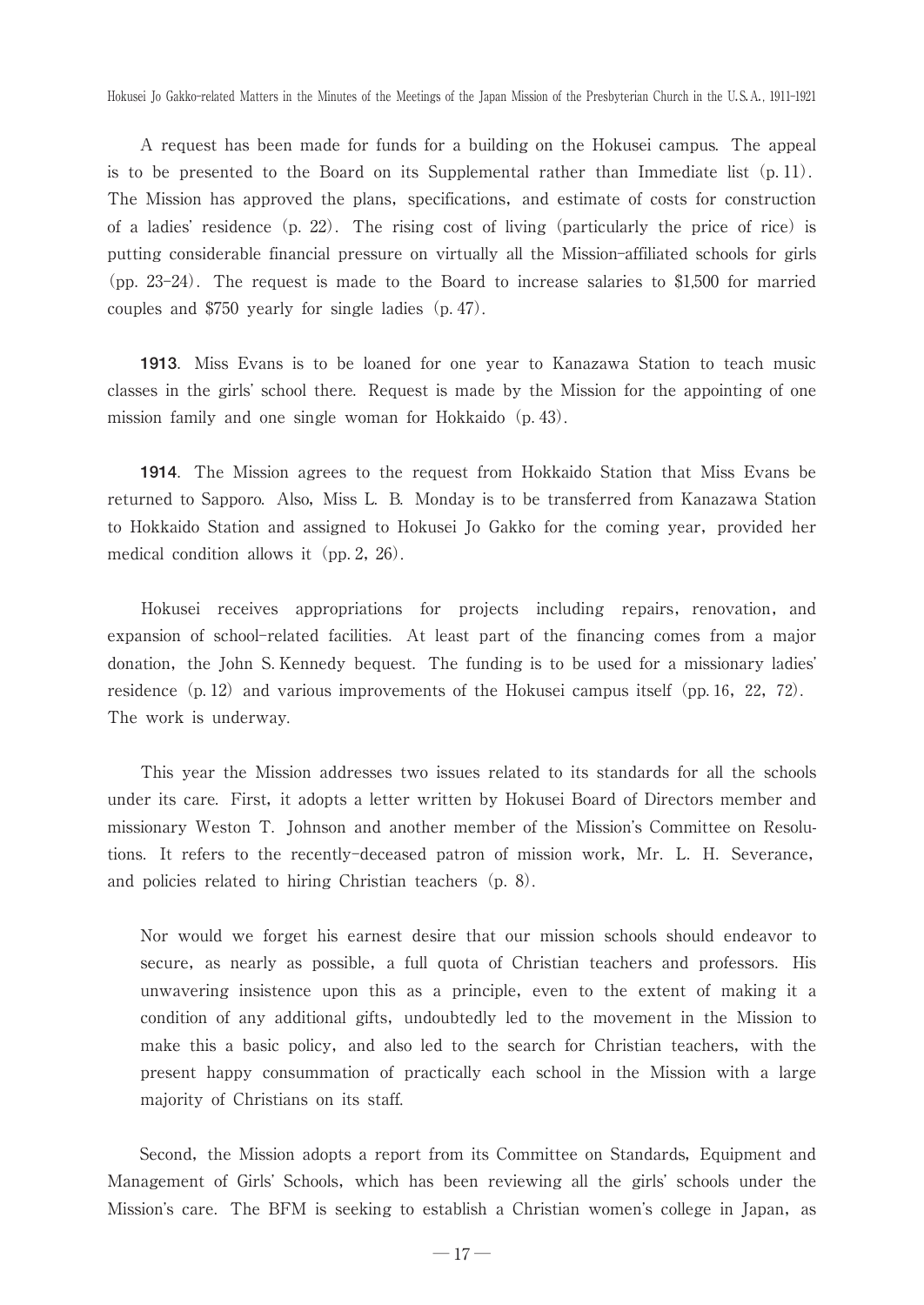well as to gain government recognition for all Mission-affiliated girls' schools. This accreditation would put them on par with government schools. The Committee is evaluating standards, which vary widely in many areas. For instance, Hokusei's curriculum includes 11 hours of English instruction per week, as does Joshi Gakuin's; however, other schools' programs require fewer. The Mission takes the stance that (a) Boards of Directors of some schools including Hokusei must be made of four members of the Mission, not more than two of whom are members of that school's faculty, and (b) each school should form its constitution, with the end products as uniform as possible. Under this plan, the Chair of the Education Committee will be a corresponding member of each school's Board of Directors (pp.  $37-41$ ).

Upon the sudden death of missionary Carrie H. Rose in Otaru, the Mission decides to close Seishu Jo Gakko while continuing the kindergarten connected with it-Funds from the school and as many students as possible are to be transferred to Hokusei. Reasons for discontinuing the work at Seishu include limited capacity to fund it and the Mission's stance that it is undesirable to operate two separate schools in the same area. Hokkaido Station is to appoint someone to take charge of the kindergarten  $(p. 24)$ .

**1915**- George Pierson represents the Mission in presenting Sarah Smith with an award, honoring her for completing 35 years of service in Japan. She is praised as a pioneer in Christian work in this nation (p. 1). Miss Smith is also authorized to go on regular furlough any time after July 1, 1916 (p. 45).

Miss Monday has undergone numerous preparations to teach at Hokusei-However,in the end she decides to resign and leave Japan due to health difficulties "and other circumstances" (p. 9). Miss Cora B. Bolin is scheduled to begin service at Hokusei. The Mission assigns her to the school for the half year until next Mission Meeting and excuses her from language study so that she can give her time to the work (p. 15). Miss McCrory is requested to do evangelistic work in Otaru for a year, following Miss Rose's death.

The Mission adopts a resolution that payment of Carrie Rose's salary continue in order to cover funeral expenses.<sup>3</sup> It is later approved by the Board.

Hokusei loses the direct and indirect support of Weston and Sarah Johnson when she dies of an illness. Though assigned primarily to evangelism, Mr. Johnson has taught the Bible and English at Hokusei, and he is remembered for putting out a fire in the women's missionary house before it could spread(Smith,*Sumisu*-*sensei nikki*,1904-1905)-The Mission now adopts a statement of condolences (p. 38). It also resolves to allow Mr. Johnson to return to the U.S. at any time with his children after August 1 and continue at the salary of a married man (p. 11). His future status is yet to be determined.<sup>4</sup>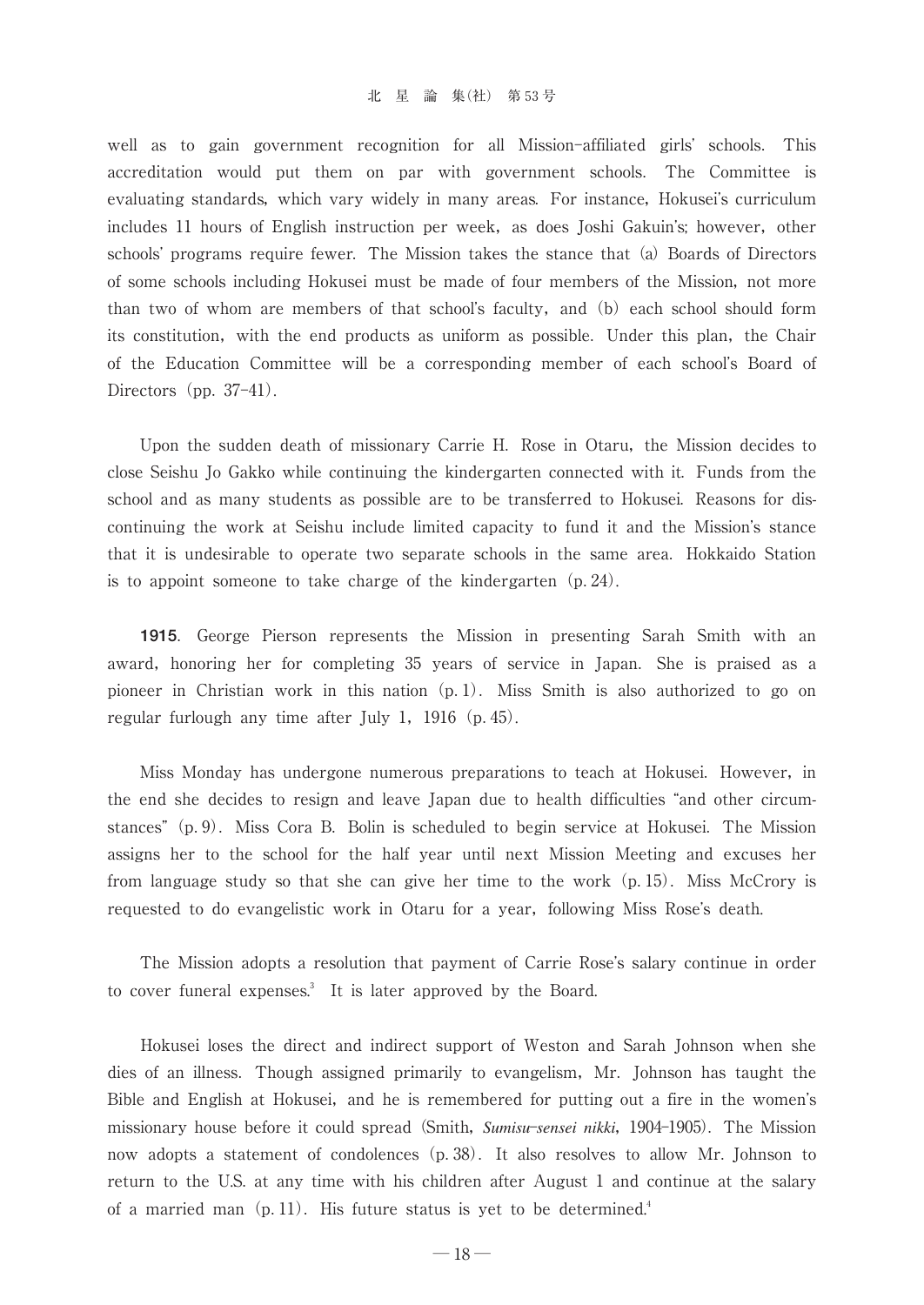The Mission moves to set up a constitution and set of standing rules for the girls schools under its care. Those of Hokusei Jo Gakko, Hokuriku Jo Gakko, and Wilmina Jo Gakko are practically identical. They cover areas including each school's name, location, purpose, grade, board of directors, principal, and finances. Changes require Mission approval (pp. 19–26).<sup>5</sup>

Resolutions from the Committee on Union College for Women are adopted-The plan is for (a) funding to be separate from the Mission budget and (b) cooperation with the Mission to be contingent on the College's holding religious services and including Bible study in the curriculum- These decisions provide Hokusei Jo Gakko and like-minded schools a clear opportunity for their graduates to continue pursuing an education based on the principles and goals which are at the heart of these institutions' educational mission  $(p. 31)$ .

**1916**. Miss Bolin's arrival at Hokusei is delayed. Hokusei requests that in her place Miss Marion H. Fulton, an Associate member of the Mission in Japan on a short-term assignment, or another missionary be sent from Osaka Station. The reply from that Station's members is that they cannot spare her-After an Executive Committee vote on the matter, the Mission advises Hokusei to make plans without expecting another foreign teacher  $(p, 7)$ , yet about a month later reconsiders and requests Osaka Station to lend Miss Ethel N. Todd from April 1916 "until the next annual Meeting of the Mission" (that is, apparently, until July of this year,  $pp.3, 9$ ).

This attempt to fill an immediate need is made as the Mission agrees to send on to the Board the urgent request that Hokkaido Station has made for two families and two single ladies to be appointed on a long-term basis to serve there  $(p. 14)$ . The Mission arranges to fill one of these positions for single women by assigning to Hokusei Jo Gakko Miss Frances E. Davidson, a new missionary now continuing her language studies (pp. 14, 16)-Also,if no unexpected change occurs,Hokkaido is to receive top priority in obtaining a mission family for the coming year  $(p, 15)$ . The family's presence would no doubt lend a degree of support to Hokusei Jo Gakko's work, but it would not fundamentally meet the school's need for a larger teaching staff.

The Mission adopts regulations regarding its schools' support for teachers in special circumstances such as temporary sickness, retirement, or death. Hokusei has formed new rules in connection with dorm students, revised its sewing course curriculum, and begun moving toward greater self-support for students receiving financial assistance-The school is continuing to prepare to earn government accreditation. This involves hiring more teachers to meet the minimum requirement of six certified instructors, as well as acquiring the mandatory science equipment worth at least 1,000 yen (pp. 18–20).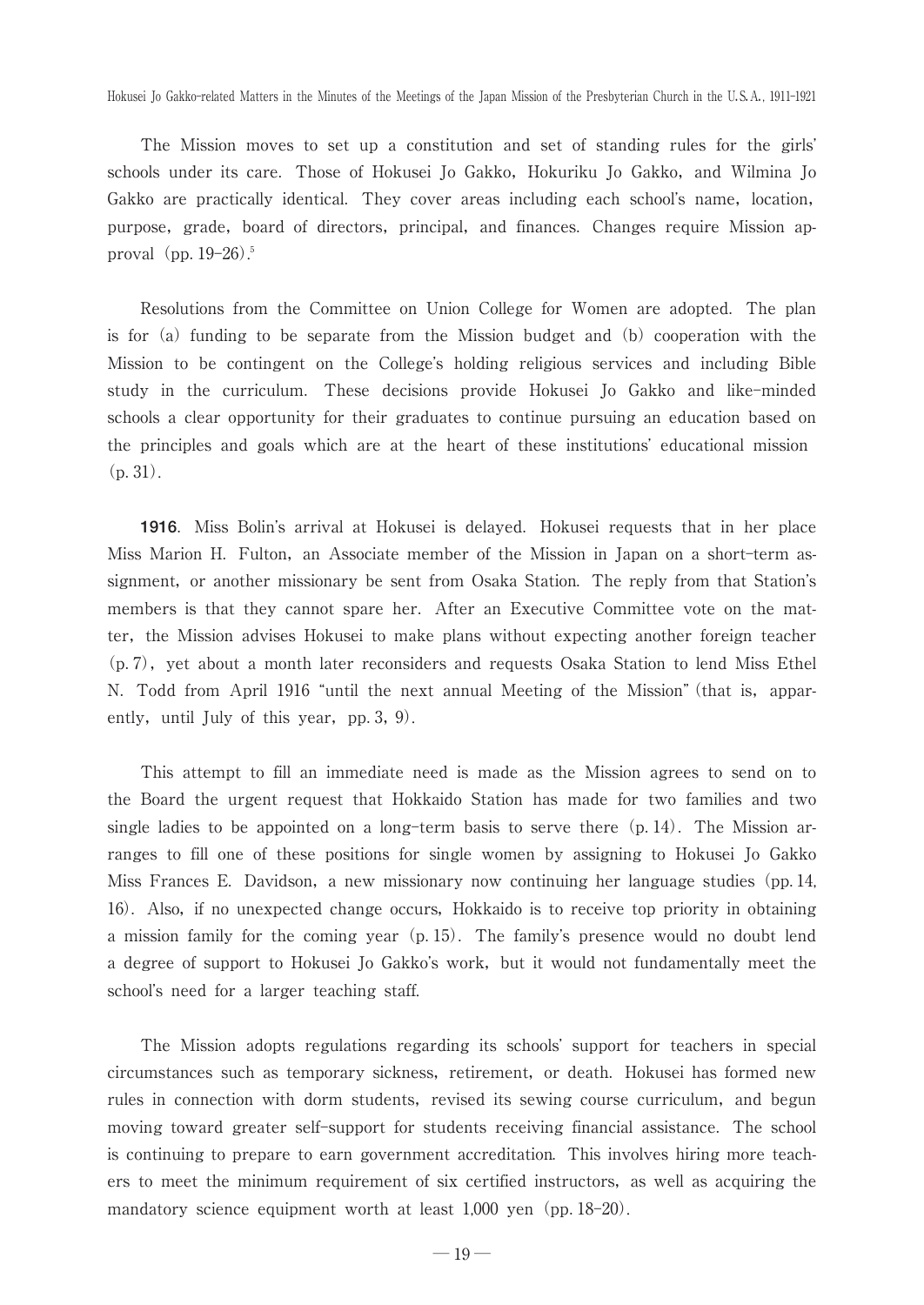#### 北星論集(社) 第53号

Hokusei receives appropriations for its heating system (pp. 10, 37–38.) A five-year financial plan for each Station is detailed, including the work at Hokusei  $(p. 39)^6$ 

**1917**. Miss Todd, who was to serve on temporary assignment teaching at Hokusei, has developed health problems and received permission to return to the U.S. (p. 12). Two new missionaries, Mr. Leo C. and Mrs. Ruth B. M. Lake, are to be stationed in Sapporo  $(p, 11)$ . Smith is cleared to leave on furlough, which is past due  $(p, 53)$ .

Hokusei is in the process of purchasing the new heating system noted in the 1916 minutes-The Mission makes a resolution that its Executive Committee should consider Hokusei's needs if any increase in appropriations in the coming year is forthcoming  $(p. 52)$ . Consideration is begun on forming a pension plan for missionaries reaching retirement age  $(p. 50)$ .

Recommendations were made by the Mission last year regarding financial support for teachers under special circumstances (disability, death, etc.). However, none of the Boards of Directors of the schools have acted on them-The Mission resolves to continue dialogue on the matter. It also urges the girls' schools Boards of Directors to raise tuition if possible to the level of government schools. Finally, it decides to request the Board to pay special attention in the future to the qualifications potential missionary appointees have to teach in girls' schools. It calls for candidates who have high school graduation certificates and diplomas from colleges or normal schools, as the Japanese government is now requiring. In the case of music teachers, a high school certificate and diploma from a school of music are much preferred  $(pp. 20-21)$ .

**1918**. Miss Mary B. Sherman, who served at Hokusei from 1903 to 1904, has died at age  $50$  (p. 11). Miss Smith is in the U.S. on furlough (p. 4). Miss Davidson is ill and has received permission to return to the U.S. to recover  $(p, 11)$ . Miss Todd's return to Japan now appears improbable (p. 16). The Mission agrees to request authorization to employ Miss Lillian Evans, sister of Elizabeth Evans, to teach at Hokusei.

The Committee on Resolutions sends a message of sympathy to Miss Smith, who is ill at this time (p. 46). Hokkaido Station requests that a residence be provided for her in Sapporo-The Mission requests the Lakes to live in the one unoccupied while Smith is on furlough, with the understanding that it will secure a home for her after she returns from the U.S-Hokkaido Station is given permission to put the costs for this in the estimates for the coming year. It is placed on the Urgent Property List of needs.

Several of the Mission's ladies have stopped working for reasons including marriage and health. The organization, even before Mission Meeting, requests the Board to appoint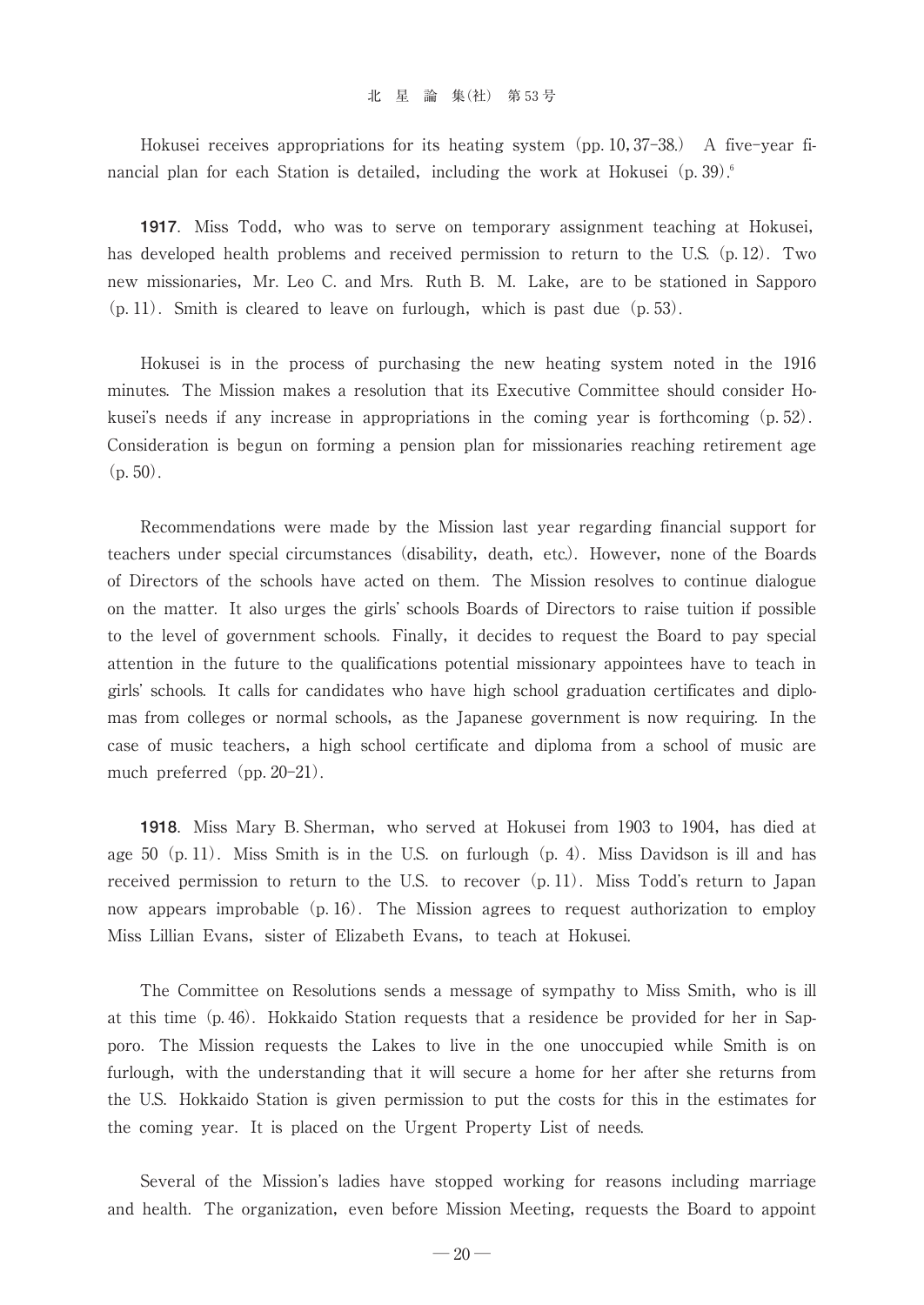six single women as soon as possible. Of these, four are considered essential to all girls' schools except the one in Tokyo, even without language training. The other two "will be required to take the place of those, who we know from experience, will be falling out"  $(p. 16)$ . At the time of the meeting itself, the Mission raises the number to seven—four single women for undesignated assignments and three for already-pressing needs at schools including Hokusei (pp. 50–51).

The Mission grants more funds to Hokusei to complete the upgrade of its heating plant (p. 23). However, when the process of getting the system in working order is moving slowly, Mr. Lake is given authority to handle it personally, within budget constraints (pp. 25–26). All Japan Mission-affiliated girls' schools have raised their rates to amounts similar to that of local government high schools, as per the Mission's recommendation from the previous year. In Hokusei's case, the increase is from  $\angle 11$  to  $\angle 22$  per year (p. 30). The school accepts a gift of \$15 gold for scientific equipment from Westminster Presbyterian Sunday School, Cincinnati, Ohio, U.S.A. (p. 52).

**1919**. Miss Lillian Evans is scheduled to serve in Sapporo until November 1919 (p. 18). Mrs. Lake is allowed to return to the U.S. for a brief time at her own family's expense after receiving the news of the death of her father and the serious illness of her mother (pp-13-14)-Miss Monk is given clearance to take a furlough beginning anytime after July 1,1920(p-75)-She is to receive an allowance to use in her studies while she is in the U.S. (p. 73). Another request is made that the Board commission one single woman to serve at Hokkaido Station (p. 63).

Miss Isabelle M. Ward, who taught at Hokusei from 1904 to 1907, resigns. Tokyo Station has unanimously voted it unwise for her to continue working there and now asks if any other Station will take her. Before the process of asking each is completed, Miss Ward puts her resignation before the Executive Committee. Records note the following  $(pp. 15-16)$ .

In the places where Miss Ward has previously been stationed difficulties have occurred similar to those which led the Tokyo Station to ask for her re-location-These difficulties are of the nature of inability to work harmoniously with her fellow-missionaries.

Hokkaido Station's request is granted to sell a Mission chapel and use the money to buy land and build a chapel in Toyohira (p. 16). Smith has been actively involved in the church work in Toyohira (PCUSA, BFM, *Japan Mission Reports*, 1916-1918). Hokusei has a budget deficit  $(*400)$ , but the Mission agrees to cover it  $(p. 18)$ . Dr. and Mrs. Murray, colleagues stationed in Tokyo, make a contribution  $(\frac{4715}{\sigma})$  toward Hokusei's preparation for government recognition  $(p. 19)$ .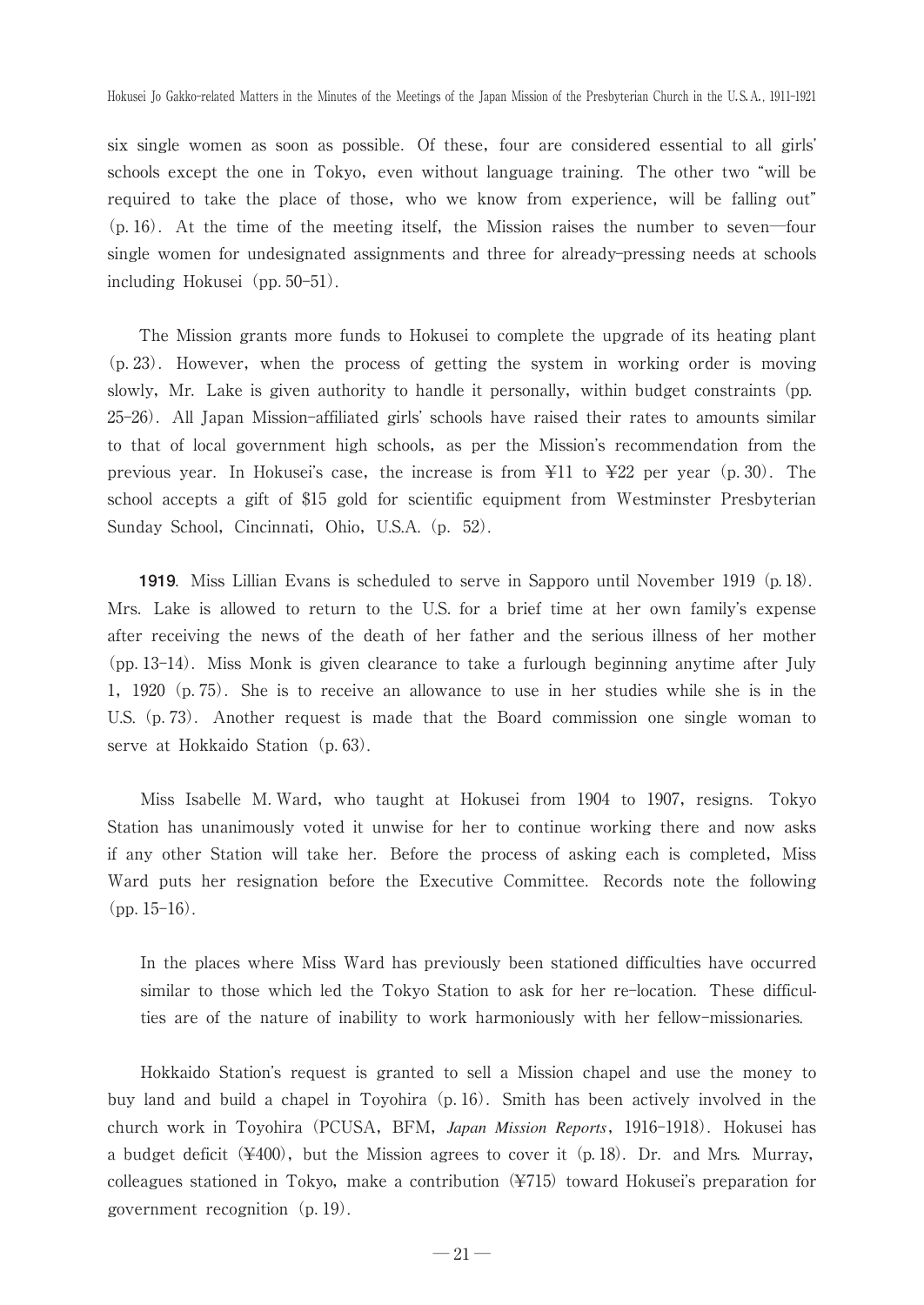#### 北星論集(社) 第53号

The cost of goods is rising rapidly  $(50\%$  to  $200\%$  higher than five years ago), making necessary increased appropriations-This situation and the attempt to deal with it impact Hokusei as well as the entire Mission, which requests a 50% increase in funding to meet its obligations  $(p, 32)$ , as well as higher salaries for missionaries and shorter terms of service between furloughs (pp. 54–55).

The Mission agrees to request from the Board funds  $(\text{\textless{450,000}})$  for upgrading Hokusei's facilities, including the heating plant, a teachers' room, and classrooms (pp. 75, 85). The Preferred Property List for the coming year is to include a priority request for a residence for a single woman missionary in Sapporo (for  $\text{\&}15,000$ , p. 85).

A proposal is brought by the Methodist denomination which, if accepted, could impact the environment in which Hokusei operates and resources allotted to it-It is proposed that the Presbyterian BFM Japan Mission unite with the Methodist and Congregational churches to form a union middle school for boys in Sapporo-The matter is referred to the Education Committee for further discussion the coming year rather than the current one- Members of this year's Committee state that the project is an important one but recommend that the BFM Japan Mission not participate until schools in its care already in operation are on a more solid financial footing  $(pp. 32-33)$ .

The Mission agrees to request that the Board make modifications in rules on retirement and pensions (pp. 54–55). These will later bring into effect the changes which came under consideration in 1917 and help define the system of support provided for Sarah Smith's life after retirement.

**1920**. Miss Grace P. Curtis is now assigned to work at Hokusei Jo Gakko, despite previous discussion of her working in Yamaguchi (pp. vi, 40). Miss Monk is on furlough (p. 2). Miss Evans is cleared to take furlough beginning any time after July 1, 1921. She intends to focus on unspecified "special work in school" during this time  $(p. 77)$ . She is also chosen to represent the Mission as a delegate to the World Sunday School Convention (pp. 80,86).

The Mission agrees to request ¥50,000 from the Interchurch World Movement for the purchase of land for Hokusei, as well as to ask the Board for an appropriation  $(\text{\textless} 3,037)$ in addition to the  $50\%$  increase already requested in its general operations budget (pp. 18– 19). Further, Hokusei receives a ¥1,000 appropriation, on condition that Hokkaido Station assume responsibility for meeting the needs of the school which go beyond that amount (p. 29). The Mission decides that girls' schools under its care must secure a minimum of  $\text{\#3.50}$  per month in tuition for each pupil (p. 49).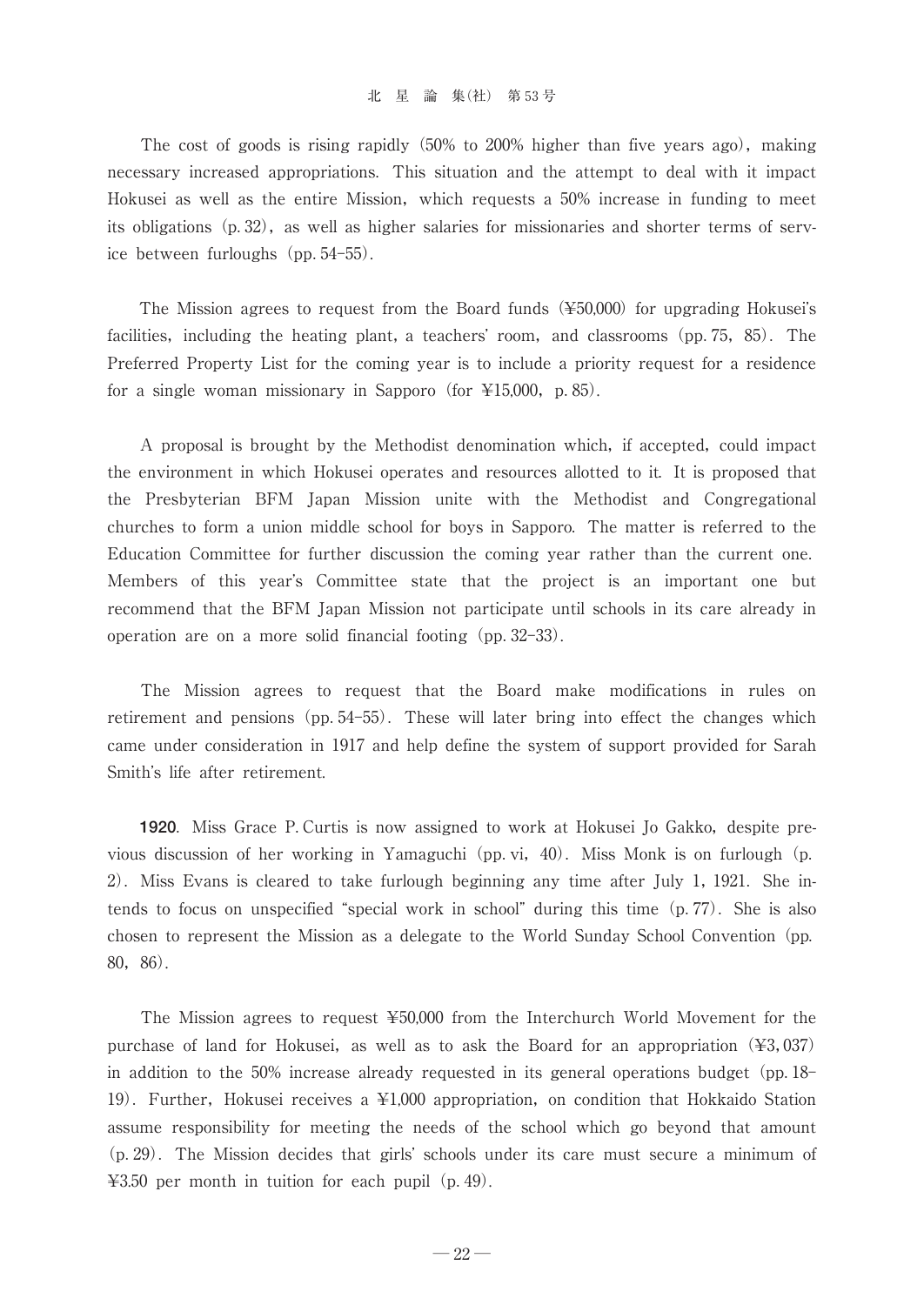The Preferred Property List for this year contains requests for funds to be applied to (a) a single missionary ladies' residence in Sapporo  $(p. 90)$  and (b) expanding the school's facilities (p. 92). The Mission also adopts a plan to use  $\text{\yen}10,000$  from the sale of property in Osaka for the same purpose  $(pp. 36-37)$ .

The Mission agrees to propose to the Board participation in establishing a middle school for boys in Sapporo, in cooperation with other denominations, as discussed the previous year- This decision comes after guarantees have been made that adequate attention will be paid to the financial support of existing schools (pp. 24–25).

**1921**. Reverend and Mrs. Donald C. Buchanan are welcomed as new missionaries. Mr. Buchanan many years later will conduct Miss Monk's funeral in Washington, DC. Along with Miss Curtis, Miss Louise H. Dunlop is assigned to work at Hokusei, the latter on a one-year basis(p-42).

As Sarah Smith's retirement approaches, the Mission proposes to the Board a policy that a member wishing to stay on the field past his or her term of service must secure the consent of the Mission (p. 15). Miss Smith will do so the following year.

During the winter before the Annual Meeting, the Mission recommends that Miss Smith for the time being live in a rented residence, now occupied by Mr. and Mrs. Whitener, after they leave it (pp. 8, 11). Then at Mission Meeting the group approves the purchase of 230 *tsubo* of land from Mr. Yoshida in Yamahana, Sapporo, to become Smith's place of residence. The selling of up to 350 tsubo of Hokusei land (Kita 7-jo, Nishi 6-chome, No. 2), with the proceeds to be used to provide a residence for single Hokusei missionaries, is also authorized (pp. 21–22). Mr. Dunlop, Mr. Lake, and Mr. Whitener are appointed a committee to handle the matter of this sale (p. 28).

The expansion of Hokusei's campus is now given nearly top priority in the Preferred Property List (p. 39). The matter is passed from the Education Committee to the Mission's Executive Committee (p. 50). This will be a key issue in coming years.

# **Analysis and Discussion of Contents**

The minutes summarized in the preceding reveal in many instances the extent to which the Mission had direct influence over life at individual local organizations such as Hokusei. Although legal ownership and responsibility were separate matters, the school lacked the solid base of local funding needed to operate independently from year to year- As a result, missionaries frequently were able to acquire necessities such as a heating plant for buildings or a fence around campus only through Mission budget appropriations-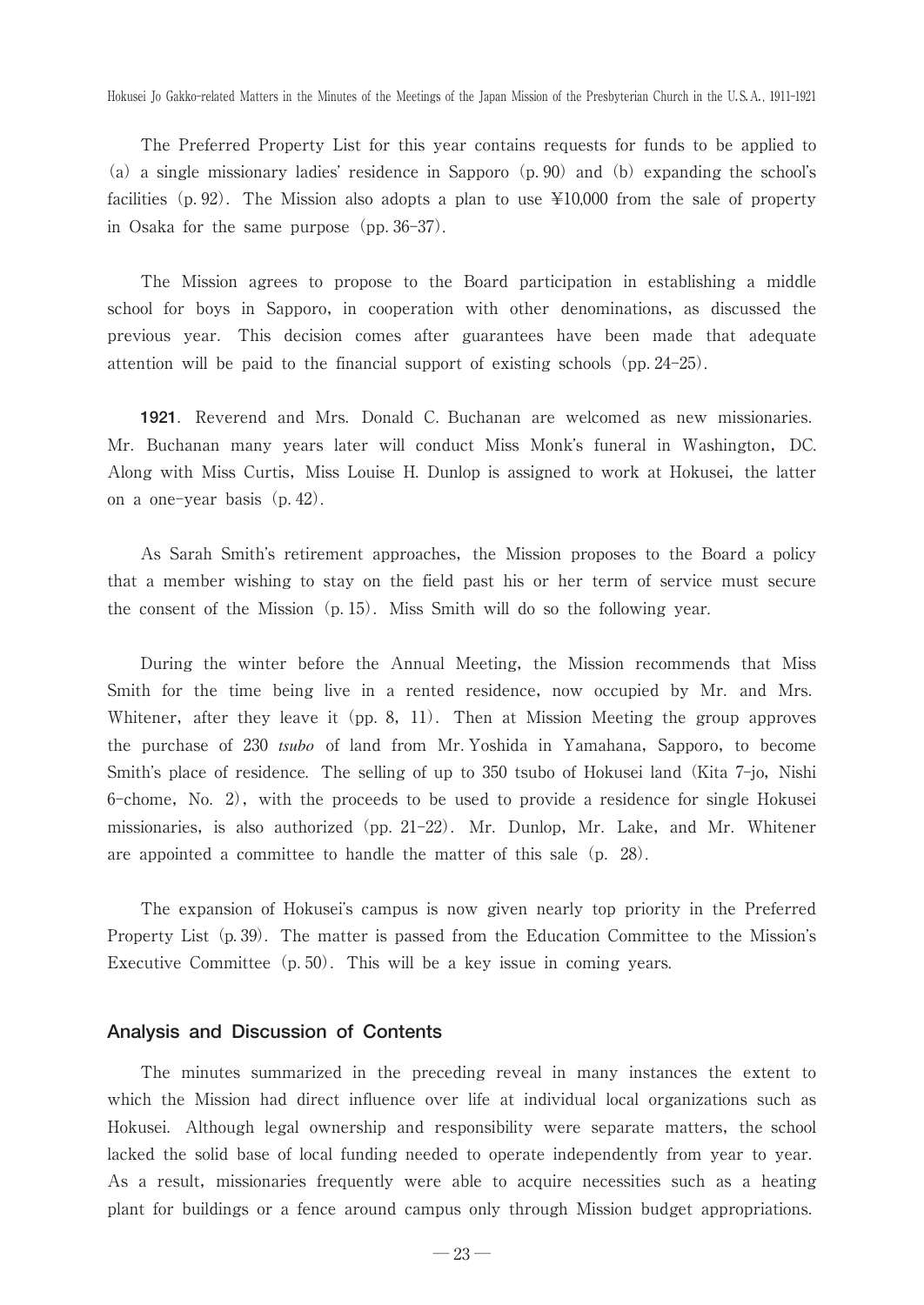#### 北星論集(社) 第53号

In matters as vital as nomination of the Principal and Board of Directors members(see Table 1), the fact that these issues were decided at least in part on an annual basis by the Mission demonstrates that full local autonomy for the school was still a distant dream.

A recurring topic of discussion at numerous Mission Meetings was the perceived need for strong connections between girls' schools and churches. The Evangelism Committee in particular was concerned with supporting the faith of former students who had moved into the countryside after graduation. The Mission resolved in 1924 that the Stations should hold Bible conferences to strengthen links between schools, their graduates, and local churches (pp. 45–46). This stance reflects the view of education held by Hokusei's founders that intellectual development and spiritual formation are both integral parts of the holistic educational experience which the school sought to provide.

Though this article is focused on Hokusei-related aspects of the Mission's work, it is worth noting that Hokusei missionaries did a significant amount of work through the various committees serving the Mission as a whole (see Table 3). Their labors impacted not only Hokusei Jo Gakko but also other groups within the Japan Mission's sphere of influence in ways often indirect yet significant-Miss Monk,who frequently served on the Education Committee, provides an example. When plans were being discussed to open a theological seminary, she and several others voiced the opinion that the constitution being proposed was too missionary-oriented and needed to better reflect the Japanese churches the school was there to serve  $(1927, p. 63)$ .

A Service Pension Plan and particular missionaries who would take advantage of it were discussed from time to time  $(e.g., 1917, p.50; 1928, p.43)$ . This issue related to Hokusei indirectly in that once it was in place, Sarah Smith, her friend Gertrude S. Bigelow(who would relocate in Pasadena, California, around the same time as Smith), and others had a clear option which they could take in choosing how to arrange and pay for their years after retirement.

# **Conclusion**

Of the issues handled at Annual Mission Meetings from 1911 through 1921,key among them were those of (a) upgrading the academic quality of Hokusei's educational program while maintaining a vibrant Christian atmosphere in the school,  $(b)$  receiving funding for maintaining the campus,  $(c)$  acquiring and maintaining an adequate supply of missionary teachers, and (d) transferring leadership from Miss Smith to Miss Monk. Decisions the Mission made in these areas did much to set the course the school would take in coming years-They allowed it to continue moving beyond the pioneer days of its establishment and further develop in the more competitive environment it was entering.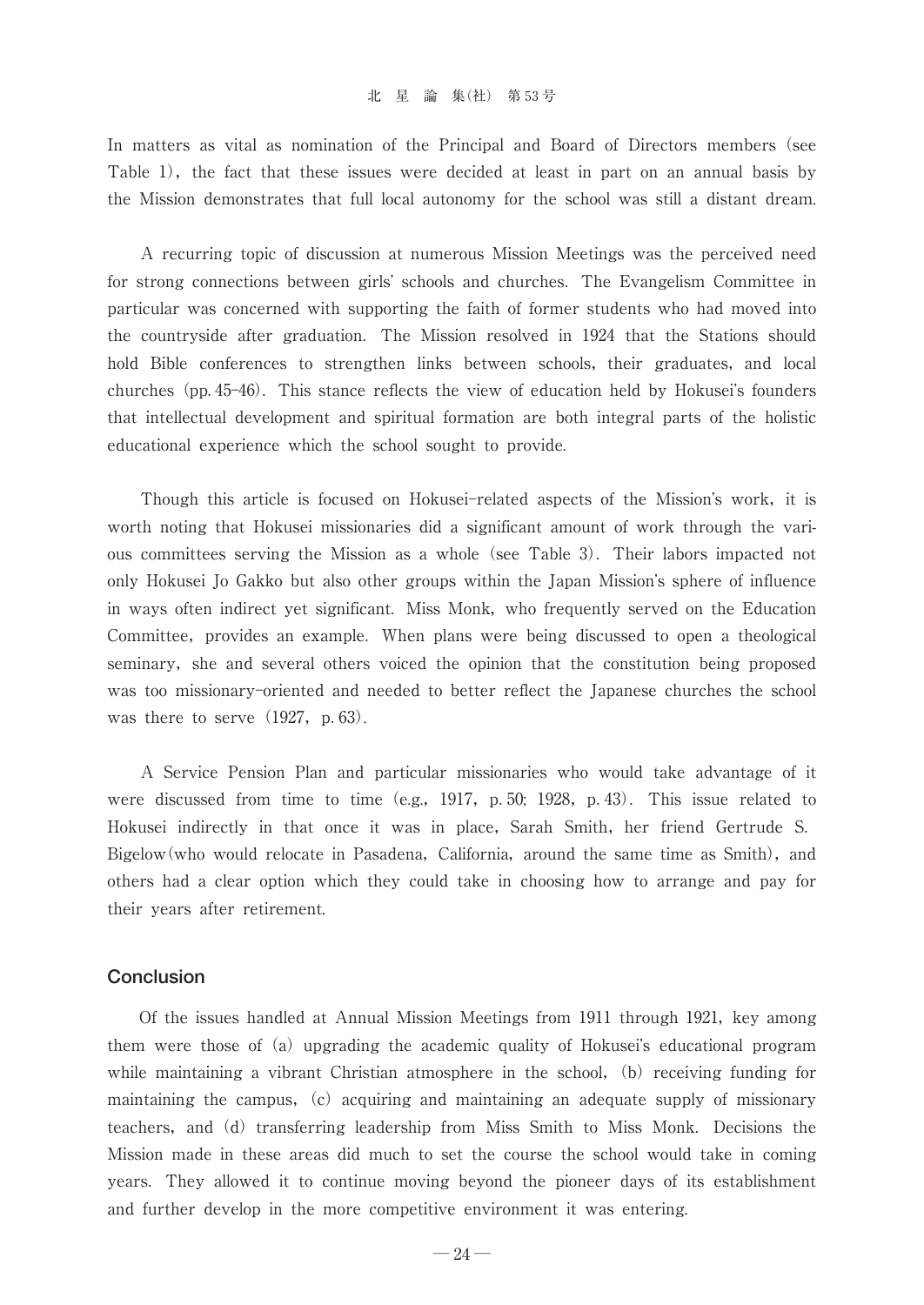The 1920s were to present Hokusei Jo Gakko with the challenges of relocating and expanding its campus while further upgrading the school's academic program and moving toward greater self-reliance in organization and financing-Those issues and others which emerged in Sarah Smith's final years in Sapporo will be discussed in the final segment of this article in the coming year.

# **References**

- Allison,J-E-(2006)-Sarah Smith-s Final Years-北星論集(*Hokusei Review*, *The School of Social Welfare*), 43, 93-107.
- Allison,J-E-(2008)-Missionaries Who Worked with Sarah C-Smith(Part I)-北星論集(*Hokusei Review*,*The School of Social Welfare*),*45*,1-24-
- Allison,J-E-(2009)-Missionaries Who Worked with Sarah C-Smith(Part II)-北星論集(*Hokusei Review*,*The School of Social Welfare*),*46*,31-54-
- Allison, J. E. (2012). *Sumisu-Sensei Nikki*, or *Sumisu Koumu Nenshi*, Sarah C. Smith's Annual Report on School Affairs-北星論集(*Hokusei Review*,*The School of Social Welfare*),*49*,1-19-
- Allison, J. E. (2013). Hokusei Jo Gakko Annual Reports in the 1911–1923 Hokkaido Station Reports to the Japan Mission of the Board of Foreign Missions of the Presbyterian Church in the United States of America-北星論集(*Hokusei Review*,*The School of Social Welfare*),*50*,133-150-
- Heuser, F. J., Jr. (Ed.). (1988). *Board of Foreign Missions* (*Presbyterian Church in the United States of America/United Presbyterian Church in the United States of America*),*records*: *Secretaries' files*, *Japan Mission, 1859–1972.* MF 23 R., 1859–1911; 1879–1972, 18 FT., RG 93, Boxes 1–16. Presbyterian Historical Society. Philadelphia. A guide to foreign missionary manuscripts in the Presbyterian Historical Society. Bibliographies and indexes in world history, Number 11. New York: Greenwood Press-
- Presbyterian Church in the United States of America-Board of Foreign Missions-Japan Mission Publications Committee. (1911-1923). Japan Mission reports Karuizawa (1911-1921) and Gotemba (1923), Shinshu: Presbyterian Historical Society. Philadelphia.
- Presbyterian Church in the United States of America-Board of Foreign Missions-Japan Mission Publications Committee. (1911-1935). Minutes of Annual Meeting, Japan Mission. Vols. 1-3. Karuizawa: Presbyterian Historical Society-Philadelphia-
- Smith, S. C. (n. d.). *Sumisu-sensei nikki* [スミス先生日記, Miss Smith's journal]. Also entitled *Sumisu koumu nenshi* [スミス校務年誌, Miss Smith's annual report on school affairs]. Unpublished manuscript. Hokusei Gakuen.
- Smith, S. C. (1994). スミス先生日記[*Sumisu-sensei nikki*,Miss Smith's journal]. Also entitled ス ミス校務年誌 [Sumisu koumu nenshi, Miss Smith's annual report on school affairs]. (K. Ishihara, Trans.). Sapporo: Hokusei Gakuen. (Original work unpublished manuscript, n.d.)

## **Notes**

- $(1)$  Except where otherwise noted, page numbers in parentheses refer to the minutes of the Mission Meeting of the year being discussed.
- $(2)$  The six girls' high schools affiliated with the PCUSA included the following. -Hokuriku Jo Gakko(北陸女学校)in Kanazawa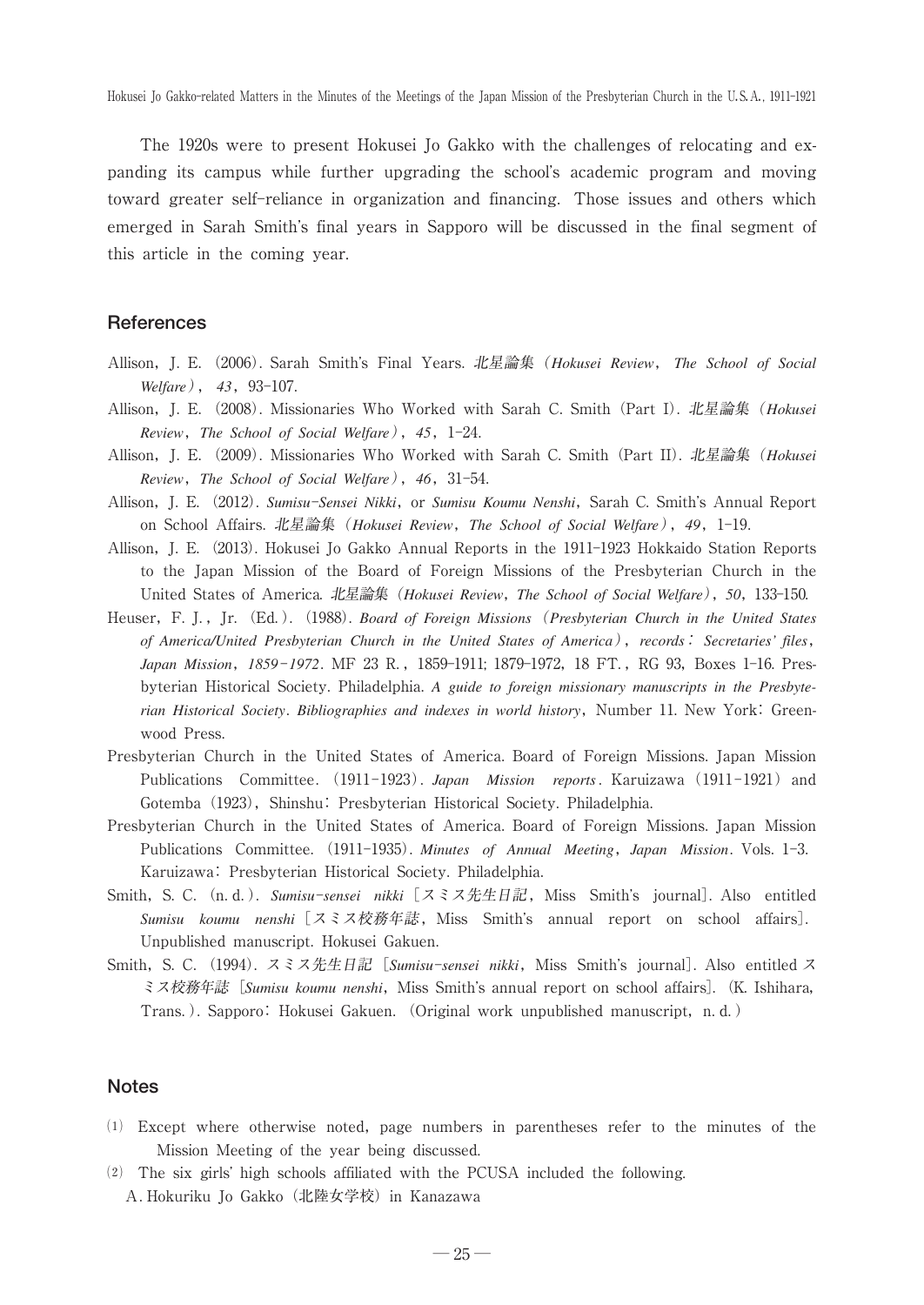B. Hokusei Jo Gakko (北星女学校) in Sapporo

- C. Joshi Gakuin (女子学院, formerly Shinsakae Jo Gakko [新栄女学校], or Graham Seminary) in Tokyo
- D. Seishu Jo Gakko (静修女学校, closed after Clara Rose's death in 1914, with only the kindergarten remaining) in Otaru
- E. Shimonoseki Baiko Jo Gakuin (下関梅光女学院, former names of its components including Kojo Jo Gakuin [光城女学院], Sturges Seminary, and Umegasaki Jo Gakko [梅香崎女学校]) earlier in Yamaguchi and later Shimonoseki
- Wilmina Jo Gakko(ウヰルミナ女学校,which formerly included Naniwa Jo Gakko[浪華女学 校], the union of the schools later to be called Osaka Jogakuin Koto Gakko [大阪女学院 高等学校])in Osaka
- (3) The Mission also decides to request permission to use a portion (367 yen) of a sum made available through actions of certain of Rose's heirs. It designates that amount to be used to meet increased expenses at Hokusei (1915, pp. 7–8). The Board does not reach a decision on the matter by Mission Meeting  $(1915, p.52)$ , and subsequent records do not reveal a clear resolution of the issue. It is possible that, in light of the stresses that existed between Rose and Hokusei's founder in the past, it is not deemed wise to use the personal estate of the deceased to directly support Hokusei's work. Use of another portion of money made available from Rose's estate and requested for repairs of the kindergarten in Otaru is authorized by the Board, and funds for Hokusei's operating expenses (the heating plant) are granted the following year  $(1916, p.37)$ , which perhaps indicates how the matter was handled in the end.
- MrJohnson will re-marry and return to Japan with his new wife,Louise,and their four young sons before barely a year has passed. The family will serve in Tokyo for only a few years before Louise's health issues take them back to the U.S. permanently (1918, p.11).
- $(5)$  The constitution for Joshi Gakuin has a somewhat different format and is presented in the report. Shimonoseki Baiko Jo Gakuin is run in cooperation with another mission agency; therefore, decisions of this nature are handled through a different process and not included in the minutes  $(1915, pp. 19-26)$ .
- Five-year plan information appears in the minutes beginning 1914 The first specific figures from Hokusei are provided beginning 1916. They reflect the effort made by churches in the U.S. to provide support for Hokusei Jo Gakko's and other ministries. Items for which budget is supplied include a gymnastics teacher, a domestic science teacher, and equipment for a laboratory, domestic science classroom, and gymnasium.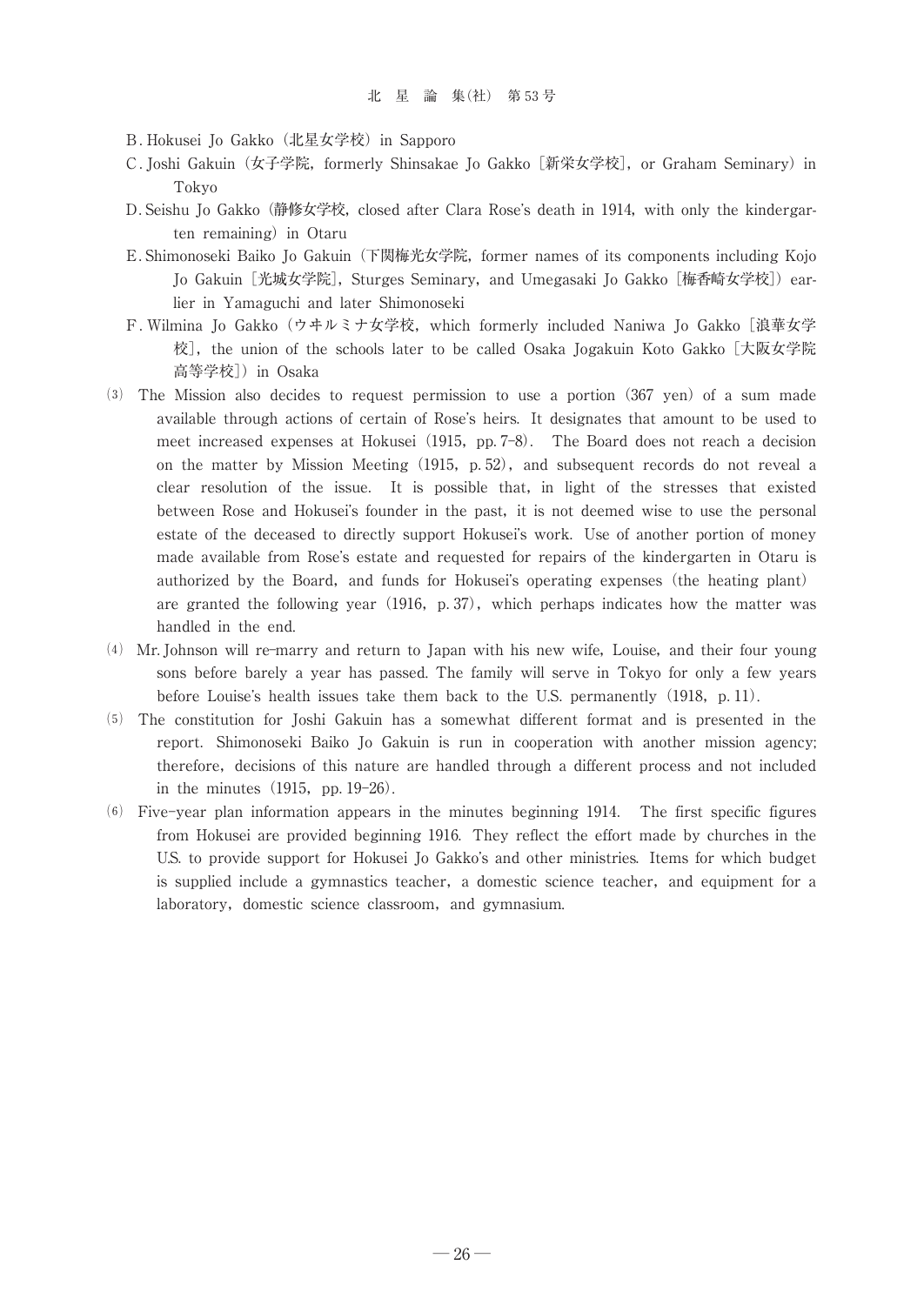# **Table 1. Hokusei Jo Gakko Board of Directors**

Year Mission Meeting Held Members

| 1911 |                                                                                            |
|------|--------------------------------------------------------------------------------------------|
| 1912 |                                                                                            |
| 1913 |                                                                                            |
| 1914 | Johnson (Mr.), Monk, Pierson (Mr.), Smith                                                  |
| 1915 | Landis (Mr.), McCrory, Monk, Pierson (Mr.), Smith                                          |
| 1916 | Landis (Mr.), McCrory, Monk, Pierson (Mr.), Smith                                          |
| 1917 | Landis (Mr.), McCrory, Monk, Pierson (Mr.), Smith                                          |
| 1918 | Evans, Lake (Mr.), McCrory, Monk, Pierson (Mr.)                                            |
| 1919 | Evans, Lake (Mr.), Monk, Pierson (Mr.), Walser (Mr.)                                       |
| 1920 | Evans, Lake (Mr.), Pierson (Mr.), Smith, Walser (Mr.)                                      |
| 1921 | Davidson, Lake (Mr.), Smith, Walser (Mr.), Whitener (Mrs.)                                 |
| 1922 | Davidson, Lake (Mr.), Smith, Walser (Mr.), Whitener (Mrs.)                                 |
| 1923 | Davidson, Lake (Mr.), Monk, Pierson (Mr.), Whitener (Mrs.)                                 |
| 1924 | Abiko (Mrs.), Davidson, Lake (Mr.), McCrory, Miyabe (Mr.), Pierson (Mr.), Smith            |
| 1925 | Abiko (Mrs.), Evans, Lake (Mr.), McCrory, Miyabe (Mr.), Pierson (Mr.), Smith               |
| 1926 | Abiko (Mrs.), Eaton, Evans, Lake (Mr.), Miyabe (Mr.), Pierson (Mr.), Smith                 |
| 1927 | Abiko (Mrs.), Eaton, Evans, Lake (Mr.), Miyabe (Mr.), Pierson (Mr.), Smith                 |
| 1928 | Abiko (Mrs.), Lake (Mr.), McCrory, Miyabe (Mr.), Niijima (Mr.), Reischauer                 |
| 1929 | (Mr.), Reiser, Smith                                                                       |
|      | Abiko (Mrs.), Lake (Mr.), McCrory, Miyabe (Mr.), Niijima (Mr.), Reischauer<br>(Mr.), Smith |
| 1930 | Abiko (Mrs.), Lake (Mr.), McCrory, Miyabe (Mr.), Niijima (Mr.), Reischauer                 |
|      | $(Mr.),$ Reiser, Smith $(J. C.)$ , Smith $(S. C.)$                                         |
| 1931 | Abiko (Mrs.), Hannaford (Mr.), Lake (Mr.), McCrory, Miyabe (Mr.), Niijima                  |
|      | $(Mr.),$ Reiser, Smith $(I, C.),$ Smith $(S, C.)$                                          |
| 1932 | Abiko (Mrs.), Evans, Hannaford (Mr.), Lake (Mr.), McCrory, Miyabe                          |
|      | $(Mr.),$ Niijima $(Mr.),$ Reiser, Smith $(I, C.)$                                          |

Note: Irene Reiser, who arrived in Japan in 1926, was authorized at the 1930 Mission Meeting to take a furlough of six months beginning January 1,1932 (p.49).

## **Table 2. Mission Administrative Positions Filled, 1911**-**1932 Mission Meetings**

Year Mission Meeting Held / Mission Treasurer /Assistant Treasurer of Mission/Hokkaido Station Secretary/Hokkaido Station Treasurer

| 1911<br>1912<br>1913<br>1914<br>1915<br>1916<br>1917<br>1918<br>1919 |                            |                  |                 |              |
|----------------------------------------------------------------------|----------------------------|------------------|-----------------|--------------|
| 1920<br>1921                                                         |                            |                  |                 |              |
| 1922                                                                 |                            |                  |                 |              |
| 1923                                                                 |                            |                  |                 |              |
| 1924                                                                 |                            |                  | Davidson        | Davidson     |
| 1925                                                                 |                            |                  | Evans           | Lake $(Mr.)$ |
| 1926                                                                 |                            | Riker $(S, M, )$ | Mackenzie       | Lake $(Mr.)$ |
| 1927                                                                 |                            | Riker $(S, M, )$ | Mackenzie       | Lake $(Mr.)$ |
| 1928                                                                 |                            | Riker $(S. M.)$  | Mackenzie       | Lake $(Mr.)$ |
| 1929                                                                 | Riker (S. M.)              |                  | Mackenzie       | Lake $(Mr.)$ |
| 1930                                                                 | Riker (S.<br>$M_{\star}$ ) |                  | Evans           | McCrory      |
| 1931                                                                 | Riker (S.<br>$M_{\star}$ ) |                  | Smith $(I, C.)$ | McCrory      |
| 1932                                                                 | Riker (S.<br>$M_{\star}$ ) |                  | Lake $(Mr.)$    | McCrory      |